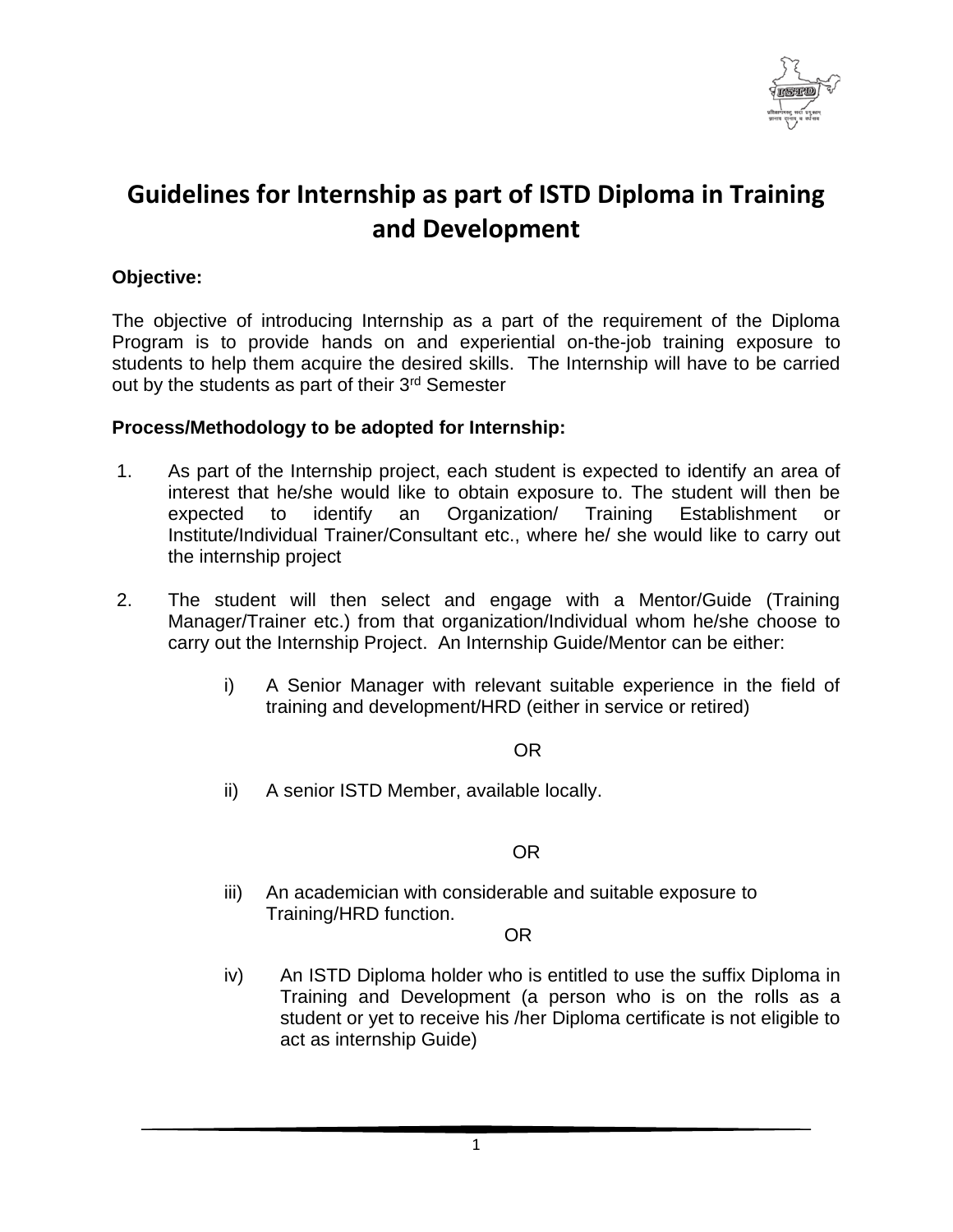

- 3. The Student, in consultation with the Mentor/Guide should choose a Topic/ Area/Theme in which he/she desires to carry out the Internship activity (Design/ Delivery/Evaluation/Management/Research etc.)
- 4. Post choosing the Organization/Consultant and the topic/area/theme for the Internship Project, the student will at this stage inform ISTD Diploma Office (in the prescribed format along with synopsis) the name of the organization, mentor/guide as well as the topic/area/theme.

## **"Synopsis containing"**

- a) Specific Topic
- b) Objective.
- c) Category Choose any one Category (Designing of Training/ Delivery of Training/ Evaluation of Training / Training Management/ Research.)
- d) Methodology
- 1. Sample Size –( required Minimum 30 Numbers)
- 2. Survey Questionnaire ( required Minimum 30 Questions with 1 to 5 Likert scale)
- 3. Tools to be used for data analysis
- e) Findings
- f) Conclusion
- g) Limitation of the study
- h) Where will the project be conducted?
- i) Time Schedule
- 5. Soon after approval of the synopsis from Diploma office, Student will prepare an Internship Report under the guidance of the Mentor/Guide and submit the same within 3 months to ISTD Diploma Office for necessary evaluation.
- 6. The Internship Report carries total marks of 60, while the Viva-Voce which follows thereafter carries 40 marks. In all, the total marks allocated for the Internship Report and the Viva-Voce will be 100. While the Internship Report will be evaluated based on the quality of inputs and findings, the questions during the Viva-Voce, will essentially be centered around the report submitted by the student.
- 7. A team of Specialists/External Experts will evaluate the Internship Report and will award marks. Only those candidates, whose Internship Reports achieved a minimum mark of 30 out of 60 (50%) will be invited to participate in the Viva-Voce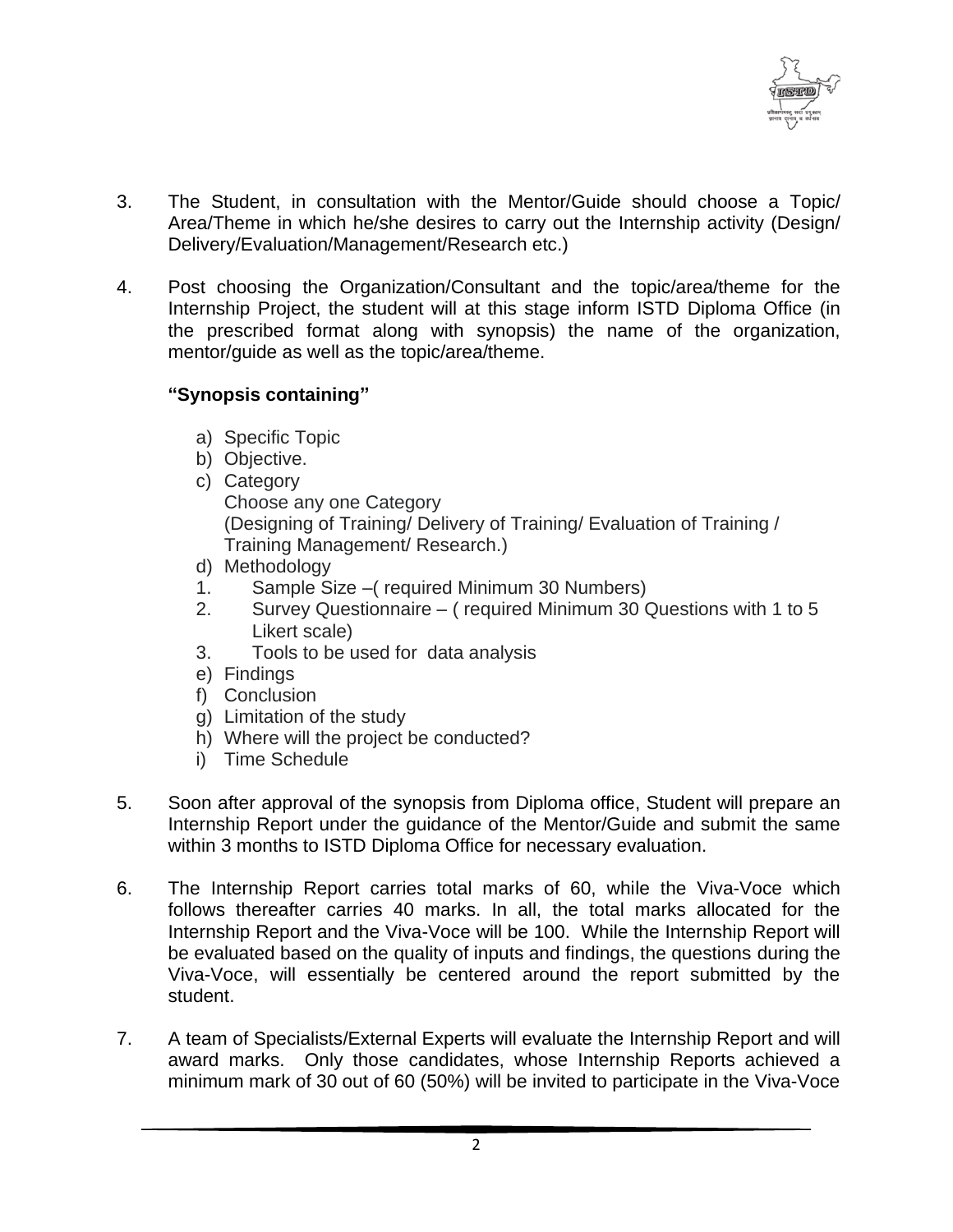

- 8. Those students who failed to obtain 30 marks will be given an opportunity to submit another report after making necessary changes therein based on the comments/observations of the evaluator
- 9. Post the Viva-Voce, the total marks obtained by the student based on the quality of internship report and the performance during Viva-Voce will be communicated along with the results for 3<sup>rd</sup> Semester
- 10. **Submission of Final Internship Report**: This document should be neatly typed on a A-4 size paper sheets in double space with Arial 12 font for the body and a higher font size can be used for headings and sub-headings in the following format:
	- a. Objective/ Purpose of the Internship Project
	- b. Description of the methodology adopted
	- c. Results/ Findings/ Learning's from the Project
	- d. Conclusion
	- e. Certificate duly signed by Student and Mentor/Guide confirming that the project presentation submitted is an original work of the student and that the Mentor/Guide certifying that the internship project was undertaken by the student under his/her guidance

The Report should be neatly bound, with an attractive cover and good quality spiral binding. The name and registration number should be mentioned on the cover. A certificate for the satisfactory completion from the guide should be included in the final Report. The Report should have a suitable Title on the cover page to establish necessary correlation between the contents and the title.

The intern shall prepare at least two copies of his/her final Report (hard copies as well as soft copy) which are to be directly sent to the Diploma Office, New Delhi. The student should ensure that the guide incorporated his/her evaluation in the final internship report, as the final report will be forwarded to the external examiner only when the guide's assessment is included in the final report.

11. While students are expected to identify Mentors/Guides from Organizations etc., ISTD will extend necessary help/assistance through its members through their network with Senior Trainers/ Training Institutes or Organizations.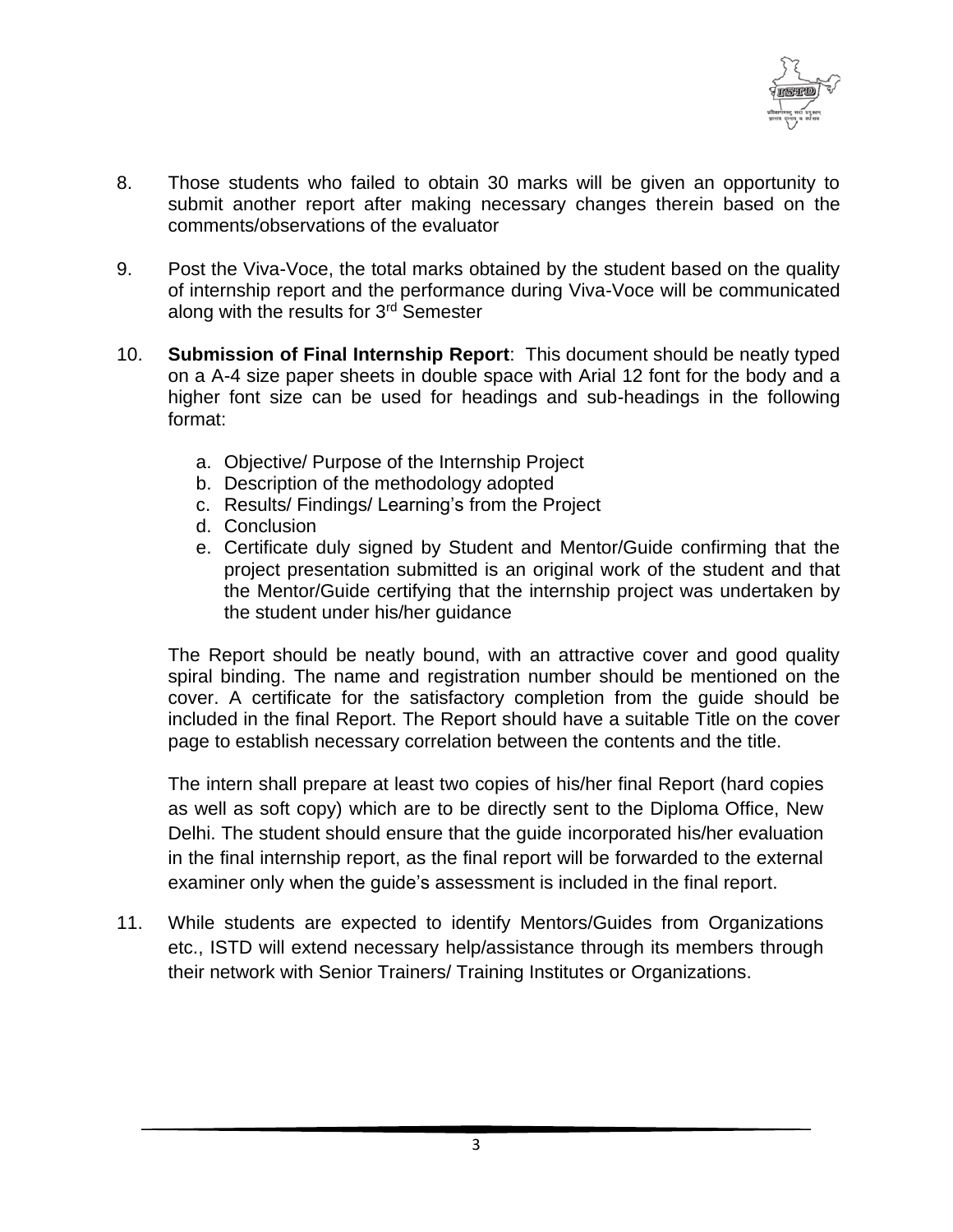

# **More Details for Internship**

## **DESIGNING A TRAINING PROGRAM:**

If student chooses to do internship with Trainer/Training Department internship on "Designing a Training Program", he/she would have to do the following activities:

- (a) Understand Training Needs of group/organization.
- (Conduct survey/interviews)
- (b) Develop questionnaire/Interview schedule.
- (c) Collect and Analyse data
- (d) Write Training objectives for Program/Each session
- (e) Decide sequence of topics.
- (f) Develop material- PPT's/activities/games/icebreaker

**DELIVERY OF TRAINING:** (in case the students choose to do internship in this area)

The delivery of training provides the most direct opportunity for trainers to guide learners in gaining new competencies. Factors such as communicating clearly, incorporating aspects of active learning, and being receptive to learner's feedback can help enhance the impact training has on the knowledge and skills of learners. The objective is to effectively increase the likelihood that the knowledge and skills gained through training will be retained and applied.

## **Strategies and Methods to be adopted:**

- Clearly communicate learning goals, objectives, and outcomes to learners
- Help learners see how training relates to them
	- $\circ$  Relate training to job and job functions, if appropriate
	- $\circ$  Relate training to career development, if appropriate
	- o Relate training to previous or real-life experiences of learners
- Implement active learning opportunities
	- o Opportunities for learners to practice
	- $\circ$  Opportunities for learners to apply the training on the job
		- Have learners develop action plans for applying training to their jobs
	- o Opportunities for learner interaction
	- o Opportunities for learner reflection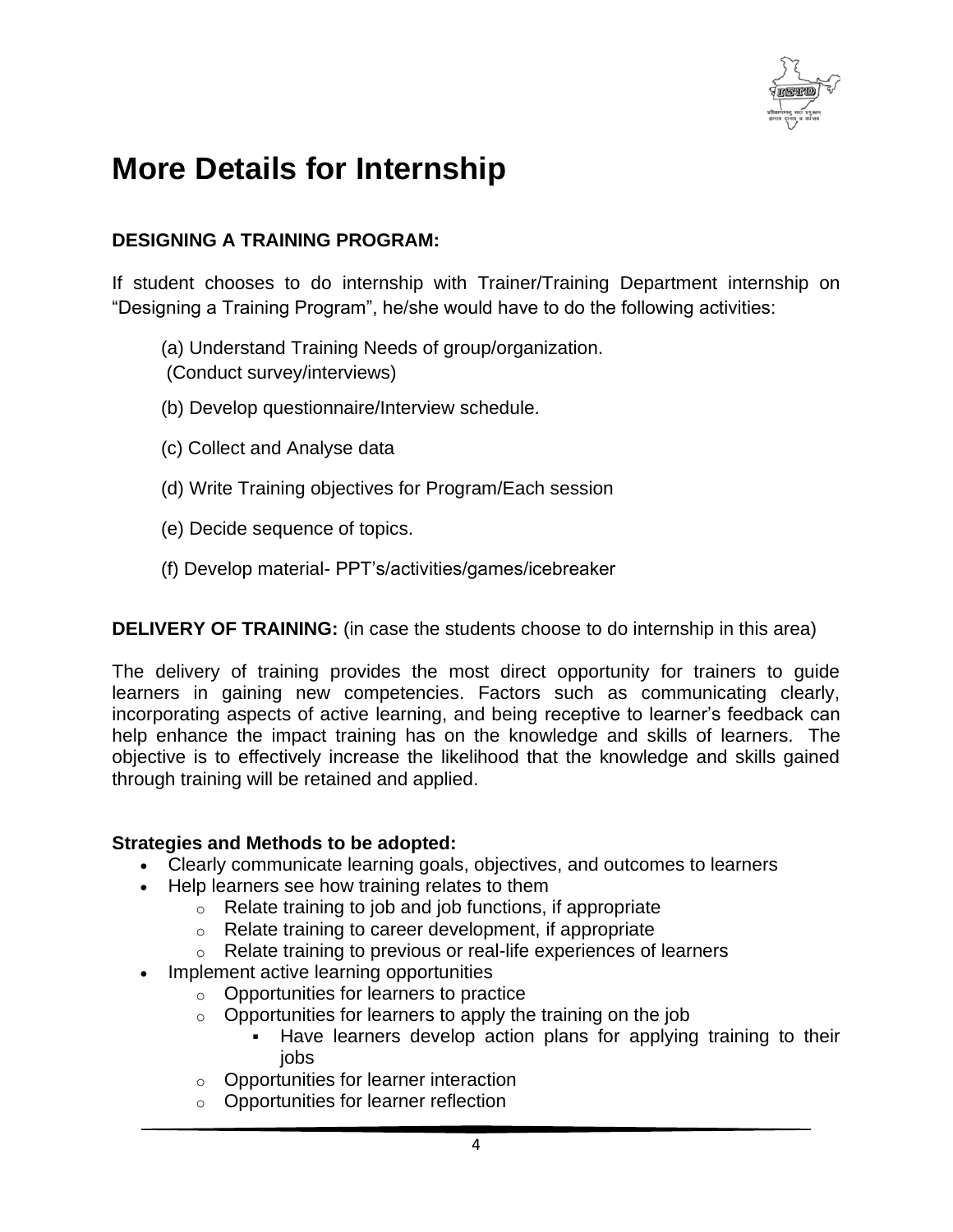

- o Timely and informative feedback to learners
- Deliver motivating strategies throughout training
	- o Use technology/social media during and between classes to keep learners engaged
- Solicit and be receptive to learner feedback throughout training
	- o Modify original design for training, if indicated
- Monitor technology being used to deliver training
- Implement continuous process evaluation

**EVALUATION OF TRAINING EFFECTIVENESS:** (in case the students choose to do internship in this area)

Organizations spend a lot of money for the training purposes of their employees and that's why it is necessary for them to understand the effectiveness of the Employees Training and Development Programs. The training evaluation helps them cut the costs and save a great deal of time, which can then use for their business. This assessment is actually a measure to check the cost effectiveness of the given training program and to ensure that the training is capable of filling up the competency gaps within the organization.

There are various methods and stages to perform this assessment, but most of the time, it is done with the collection of data, which mostly comprises of their feedback about the deliverable of the training and whether or not, they are satisfied. Moreover, it is also discussed that whether they got to learn something from the training and do they feel as if they are able to apply those newly acquired skills in their workplace.

### **Basis of Training Evaluation**

Most of the evaluation methods and steps are the outcomes of Kirkpatrick's Model, which makes use of reaction, learning, behaviour, and results as its basic categories on which the focus is needed to be kept. Reaction deals with the response of the participant regarding whether they liked the training course or not and if they did, then which part of it was the most interesting one and if not, then what's the reason. Learning deals with the degree to which the participants gained the knowledge and the rate of gain. Behaviour involves the checking of the level of the application of the skills, whereas, results deal the effect of the skills and knowledge on the success of the organization

### **Training Evaluation Methods:**

**1. Satisfaction and Participant reaction**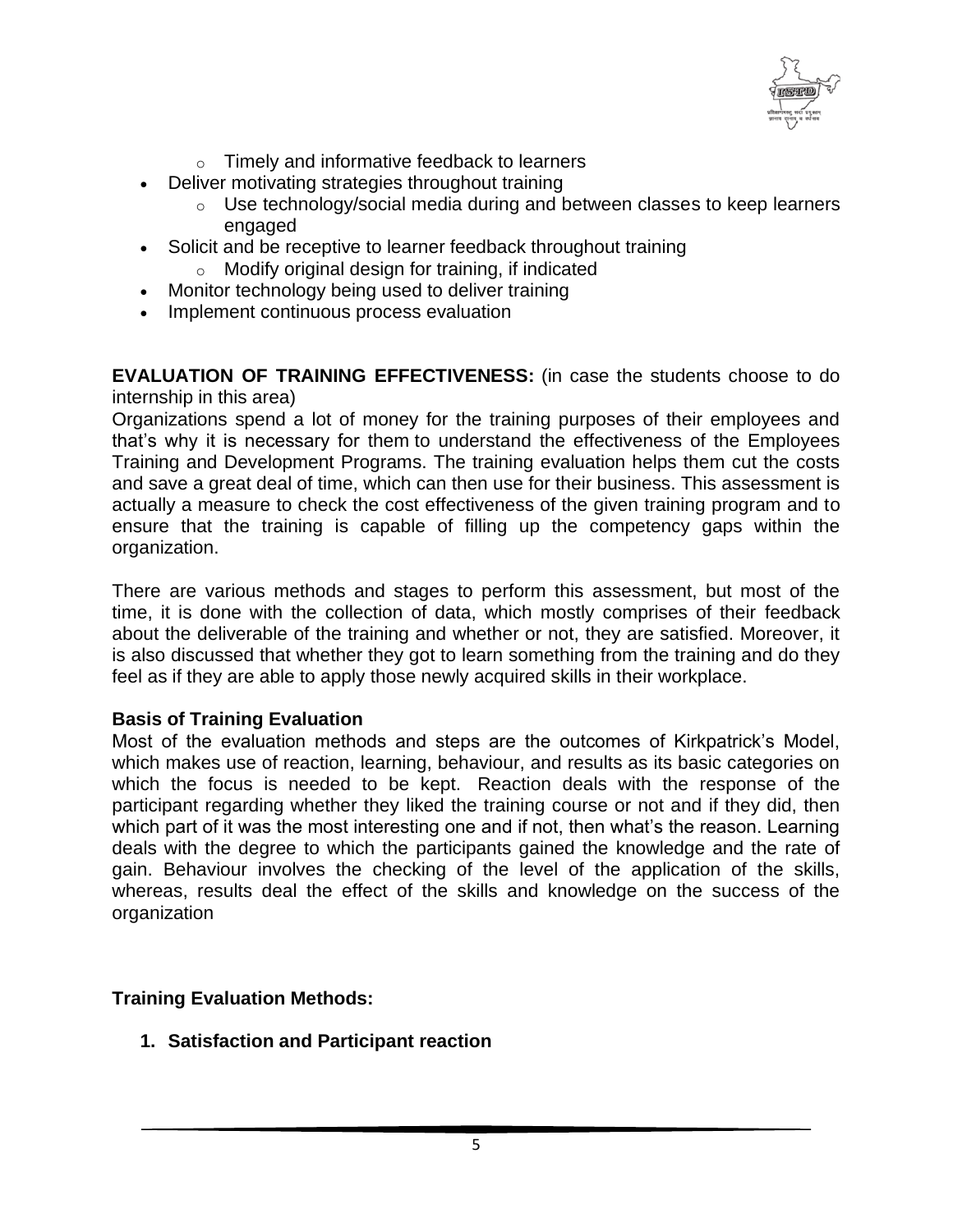

Satisfaction evaluation is the most basic measure for assessing the success rate of any training. For the purpose, the trainer, usually, hands out a survey at the end of the course to test the reaction of the participants.

## **2. Knowledge Acquisition**

Knowledge acquisition is the second level of the training evaluation and involves the examination as the attachment of the training course to check that how much the participants have learned from the training course. It is a fact that most of the participants take training seriously only if they know that they are required to demonstrate the concepts that they have learned during the training.

In this method, participants are supposed to take the exam, after the training. The instructors or the trainers check and grade the responses and share the results with the students as well as the training managers. This is done so that any gaps in the expected and acquired knowledge can be quickly sewn up.

## **3. Behavioural Application**

The third method of evaluation deals with the behavioural application of their newly acquired skills. It also involves monitoring the changing behaviours as the skills and knowledge are applied to the tasks. Even though the first method of training evaluation, satisfaction assessment, is sufficient in most of the cases, but whenever the method of behavioural application is needed, it is used with the combination of the first two. This method demonstrates the level to which the participants apply their newly acquired knowledge in their real life and real-world problems.

## **4. Measuring the Business Improvement**

The primary objective of nearly all the organizations arranging the training courses is to generate a particular business improvement. So, it means that we can assess the success level of a training program by the improvement made in that particular field, once the training is complete and the participants are ready to apply their knowledge for the cause of development of the brand.

### 5 **Return on Investment (ROI)**

The final member of our list of training evaluation methods, is related to the measurement of return on investment. It deals with the training regarding costs and returns. Costs like those of the course fee, facility fee, staff management and their wages, time used for the training the participants and returns like the business improvement, increased number of conversions and financial gains, both short term and long-term net gains

**TRAINING MANAGEMENT:**(in case the students choose to do internship in this area)

Training Management typically takes care of all the back-office processes related to training:

- Organizing logistics and resources
- Scheduling courses